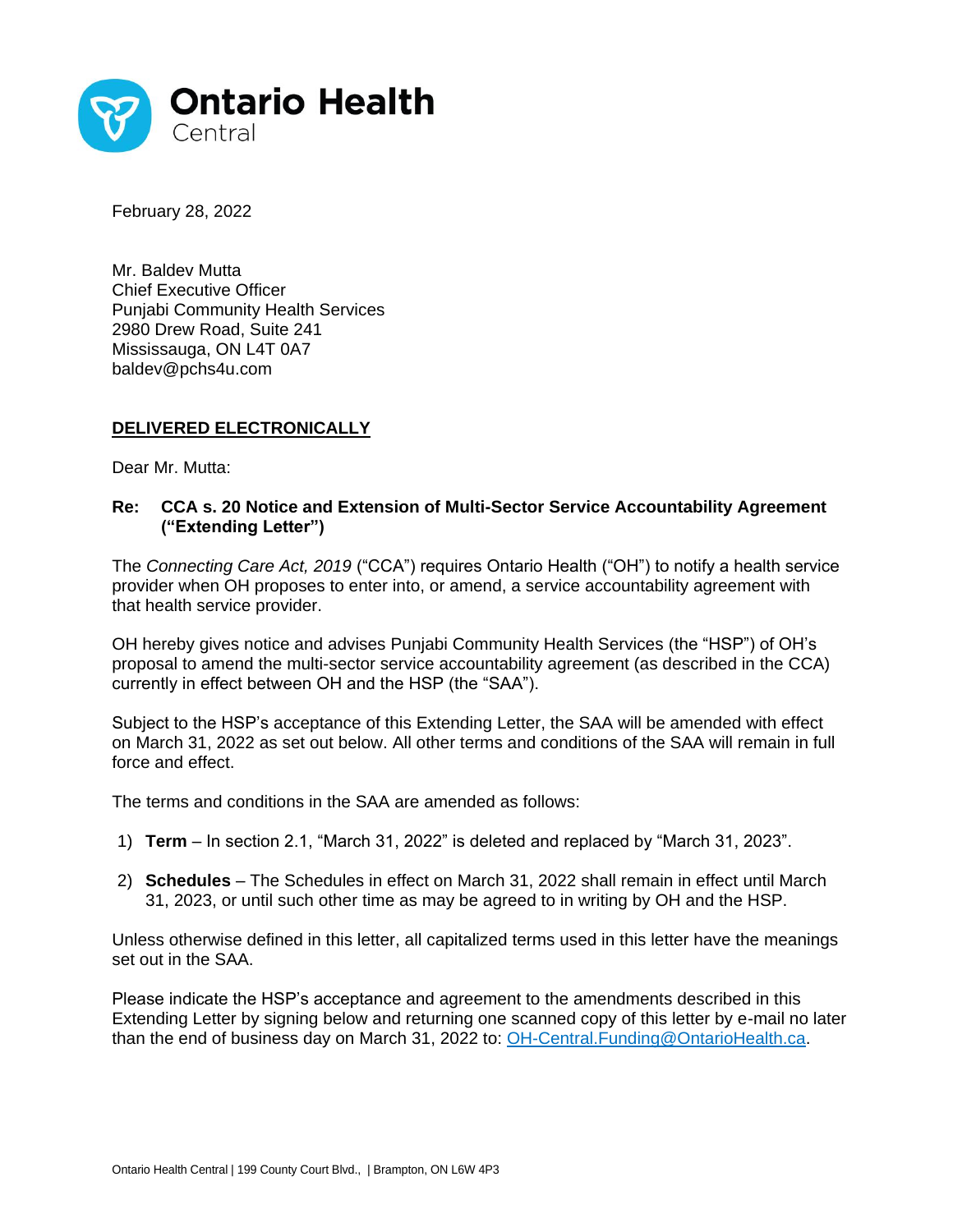The HSP and OH agree that the Extending Letter may be validly executed electronically, and that their respective electronic signature is the legal equivalent of a manual signature.

Should you have any questions regarding the information provided in this Extending Letter, please contact Jeff Kwan, Vice President, Performance, Accountability and Funding Allocation, Ontario Health Central at [Jeffery.Kwan@OntarioHealth.ca.](mailto:Jeffery.Kwan@OntarioHealth.ca)

Sincerely,

Susan detyk

Susan deRyk Chief Regional Officer Ontario Health Central and West Regions

c. Dianne Douglas, Board President, Punjabi Community Health Services

Signature page follows